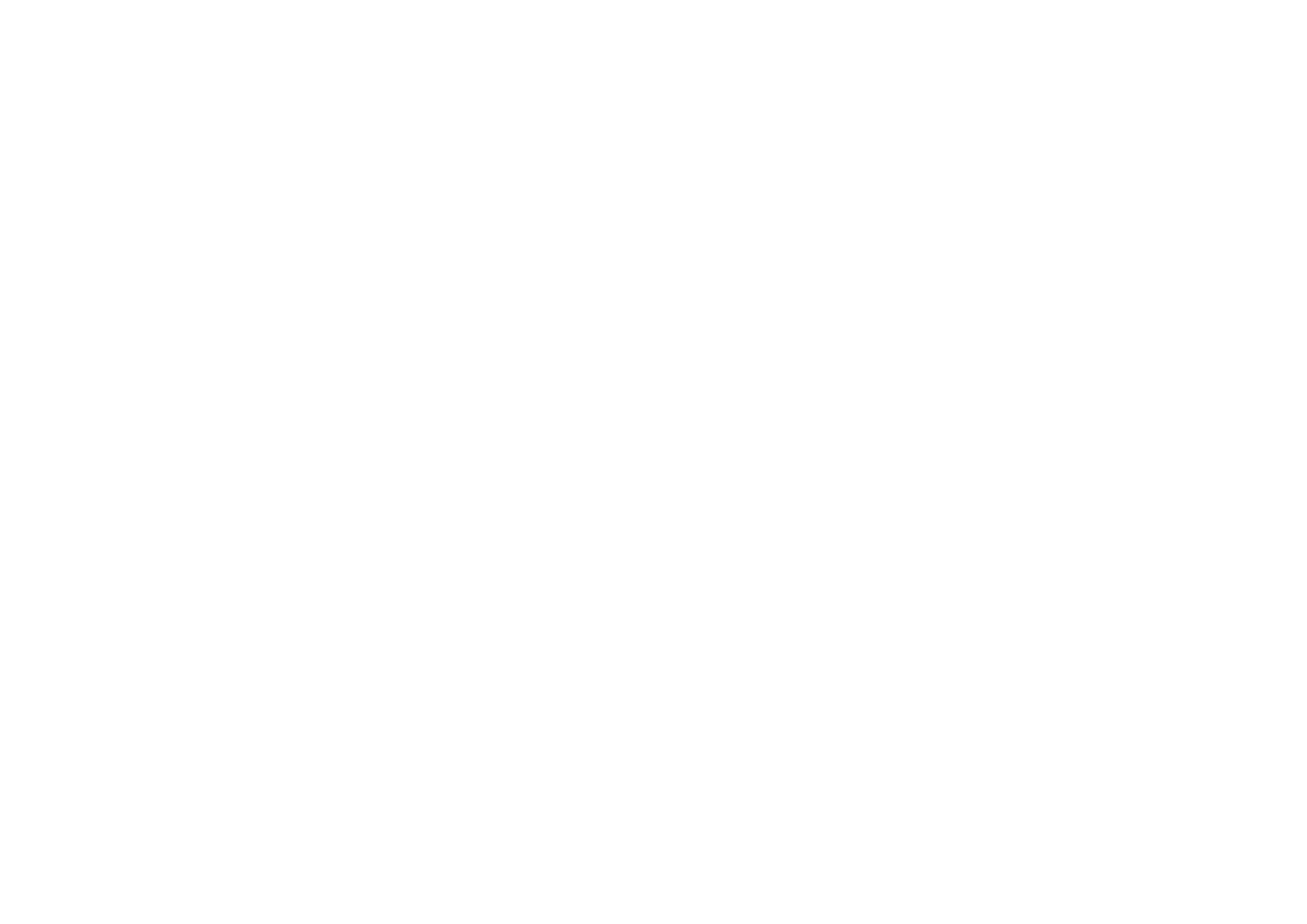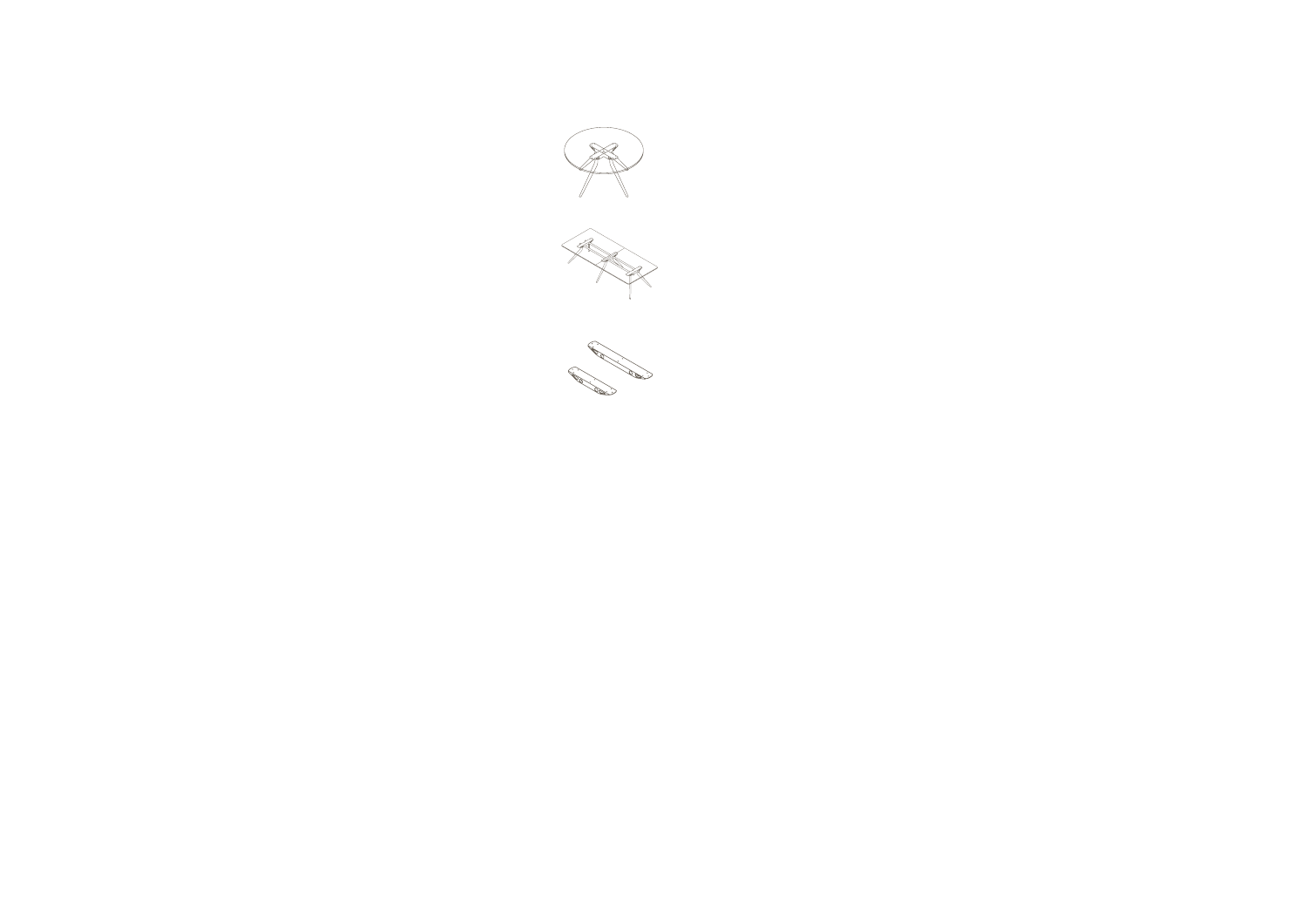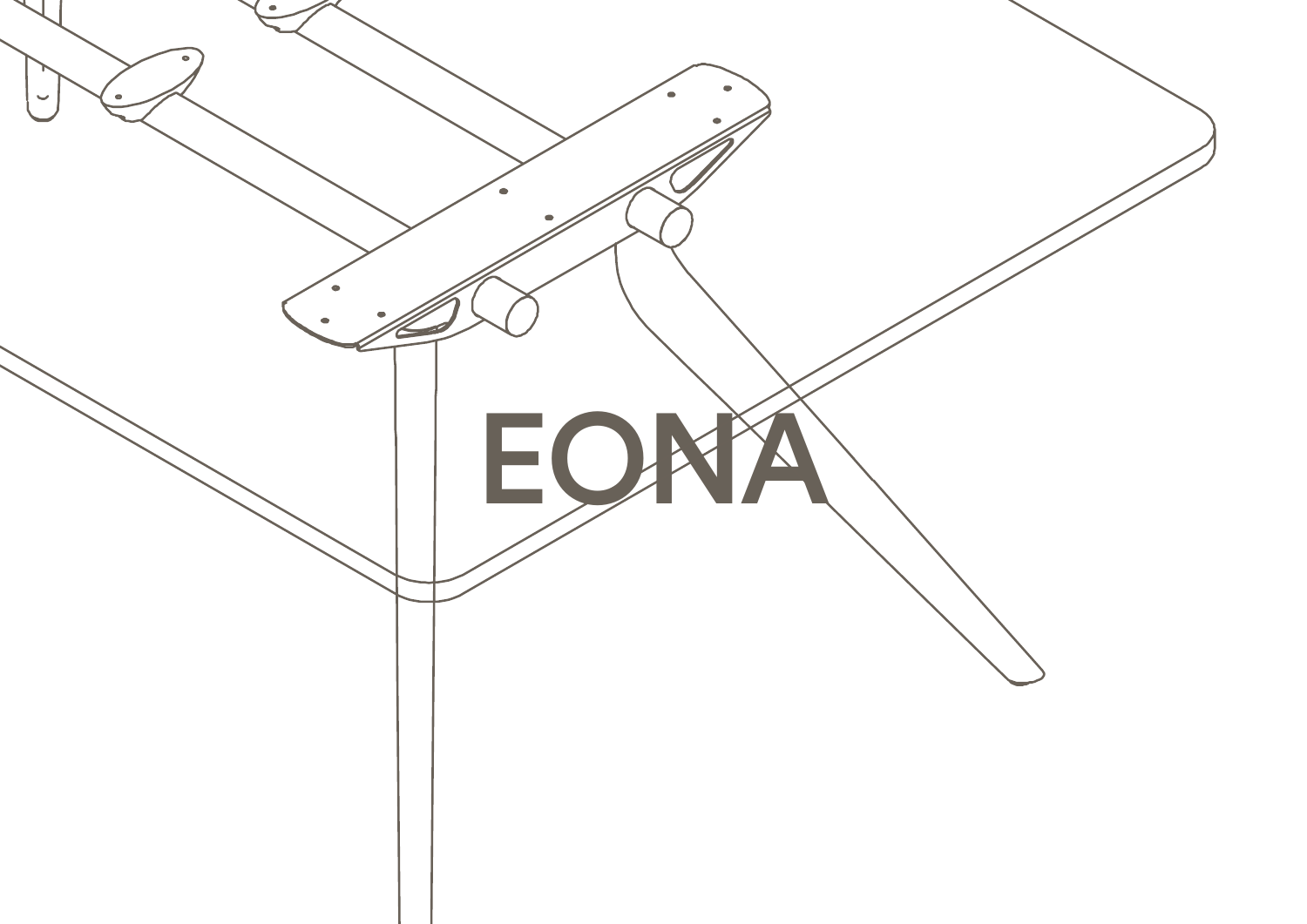# **Table** Finishes

Sleek aesthetics and timeless design make EONA ideal for the conference or boardroom, while its flexible nature allows for customisable leg positioning and post-installation adjustments – so you can you reuse your EONA table for various future applications.

#### **1 . Frame Finishes**

EONA uses 100% post-consumer recycled aluminium for legs and leg support inserts. EONA aluminium frame is available in our current season powdercoat colours listed. Custom colours are also available.



Colours are representative only, please check with your Thinking Works consultant to view samples of any specific colour.

1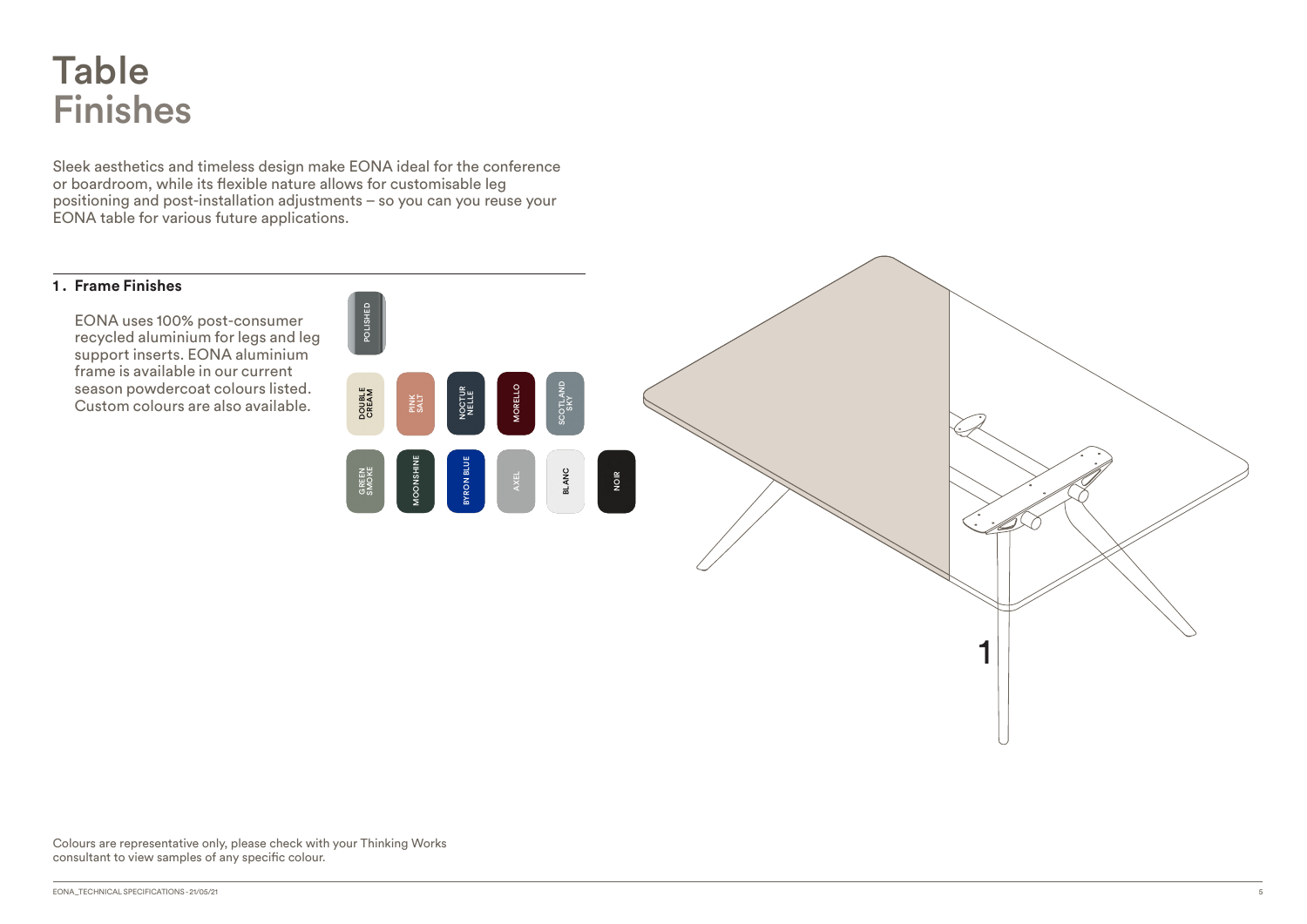# **Tables** Round / Square

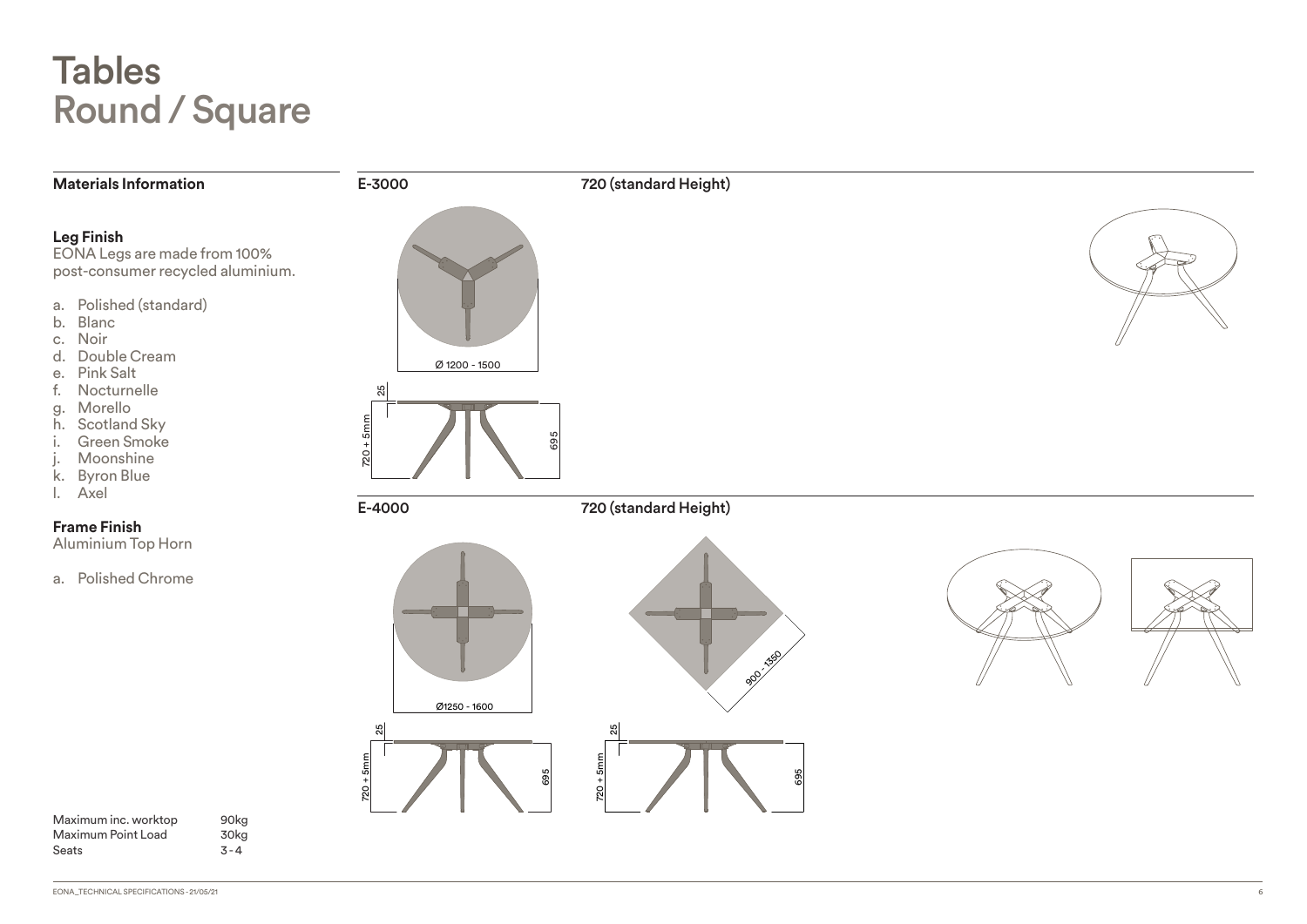## **Tables** Rectangle

### **Materials Information** E-1211, E-1216, E-1222 720 (standard Height)

720 + 5mm + 5mm + 5mm + 5mm + 5mm + 5mm + 5mm + 5mm + 5mm + 5mm + 5mm + 5mm + 5mm + 5mm + 5mm + 5mm + 5mm + 5m

### **Leg Finish**

EONA Legs are made from 100% post-consumer recycled aluminium.

- a. Polished (standard)
- b. Blanc
- c. Noir
- d. Double Cream
- e. Pink Salt
- f. Nocturnelle
- g. Morello
- h. Scotland Sky
- i. Green Smoke
- j. Moonshine
- k. Byron Blue
- l. Axel

### **Frame Finish**

Aluminium Top Horn

a. Black Powdercoat











Maximum inc. worktop 100kg Maximum Point Load 30kg Seats 4-8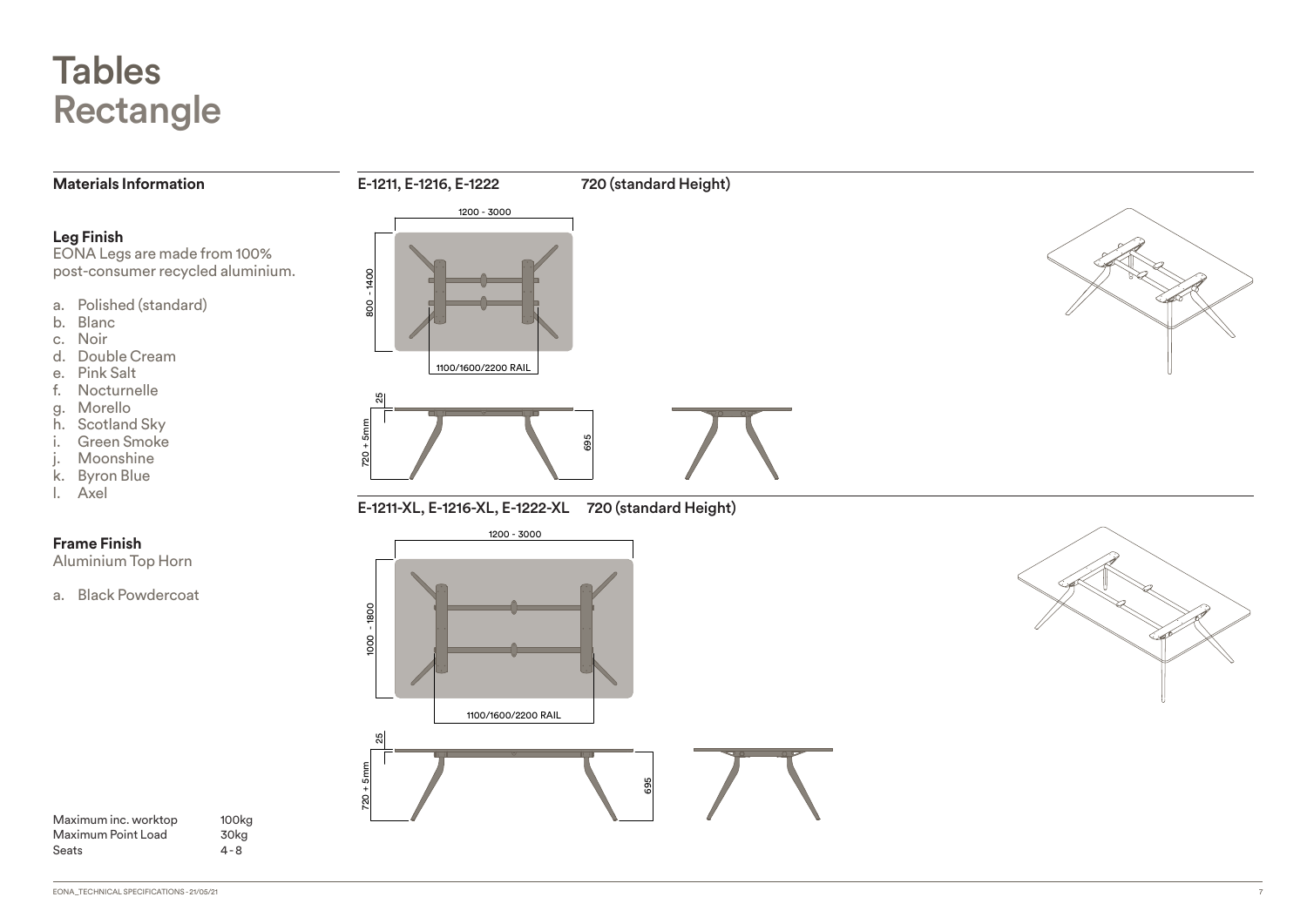## **Tables** Rectangle

### **Leg Finish**

EONA Legs are made from 100% post-consumer recycled aluminium.

- a. Polished (standard)
- b. Blanc
- c. Noir
- d. Double Cream
- e. Pink Salt
- f. Nocturnelle
- g. Morello
- h. Scotland Sky
- i. Green Smoke
- j. Moonshine
- k. Byron Blue
- l. Axel

### **Frame Finish**

Aluminium Top Horn

a. Black Powdercoat





### E-1500 10 Leg

MAX. 450

Maximum inc. worktop 160kg Maximum Point Load 30kg Seats 6-24

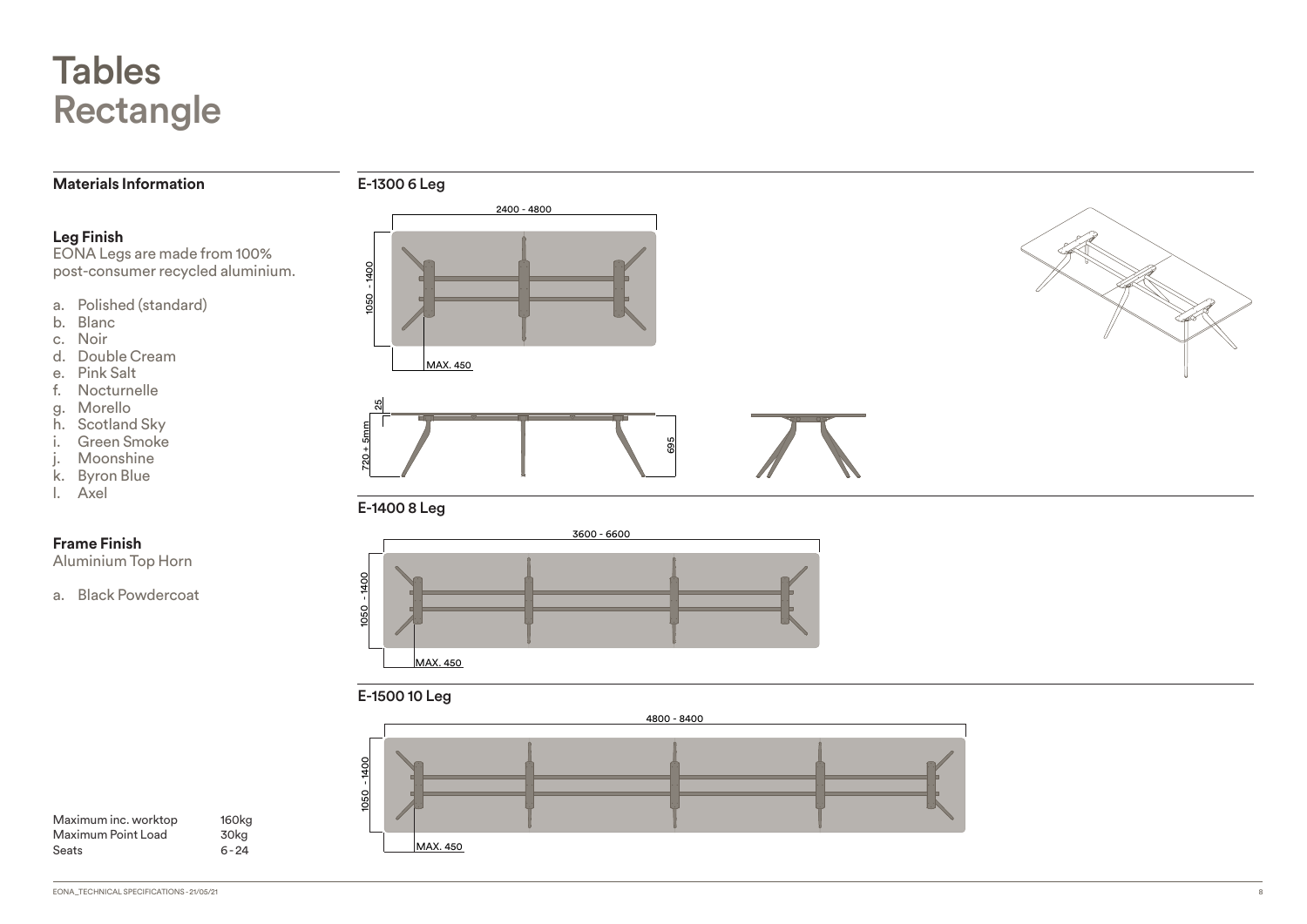## **Tables** Rectangle

### **Materials Information** E-1300-XL 6 Leg



EONA Legs are made from 100% post-consumer recycled aluminium.

- a. Polished (standard)
- b. Blanc
- c. Noir
- d. Double Cream
- e. Pink Salt
- f. Nocturnelle
- g. Morello
- h. Scotland Sky
- i. Green Smoke
- j. Moonshine
- k. Byron Blue
- l. Axel

### **Frame Finish**

Aluminium Top Horn

a. Black Powdercoat







### E-1500-XL 10 Leg

Maximum inc. worktop 160kg Maximum Point Load 30kg Seats 6-24

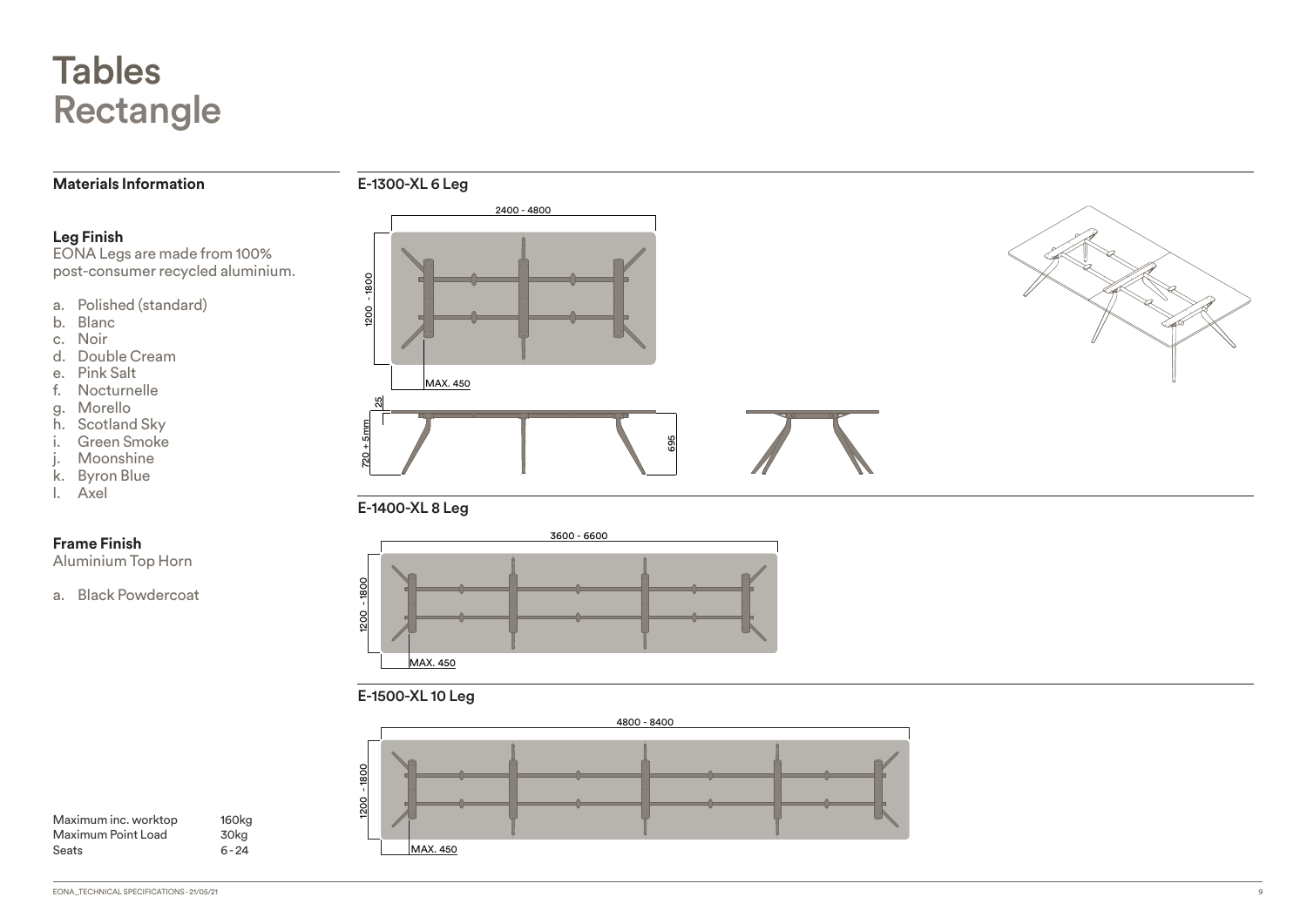### **Tables** Features



Top Horns avaliable to suit standard and XL width EONA frames.

#### **Dropdown Top Horns**

Additional Dropdown Top Horns can be purchased to provide placement of powerboxes without frame interference.

Standard and custom Dropdown Horns available upon request.

#### **Leg Stances**

Stance of EONA legs can be installated at either narrow or wide stance at 3 angle options to suit odd worktop shapes and preffered leg clearances.